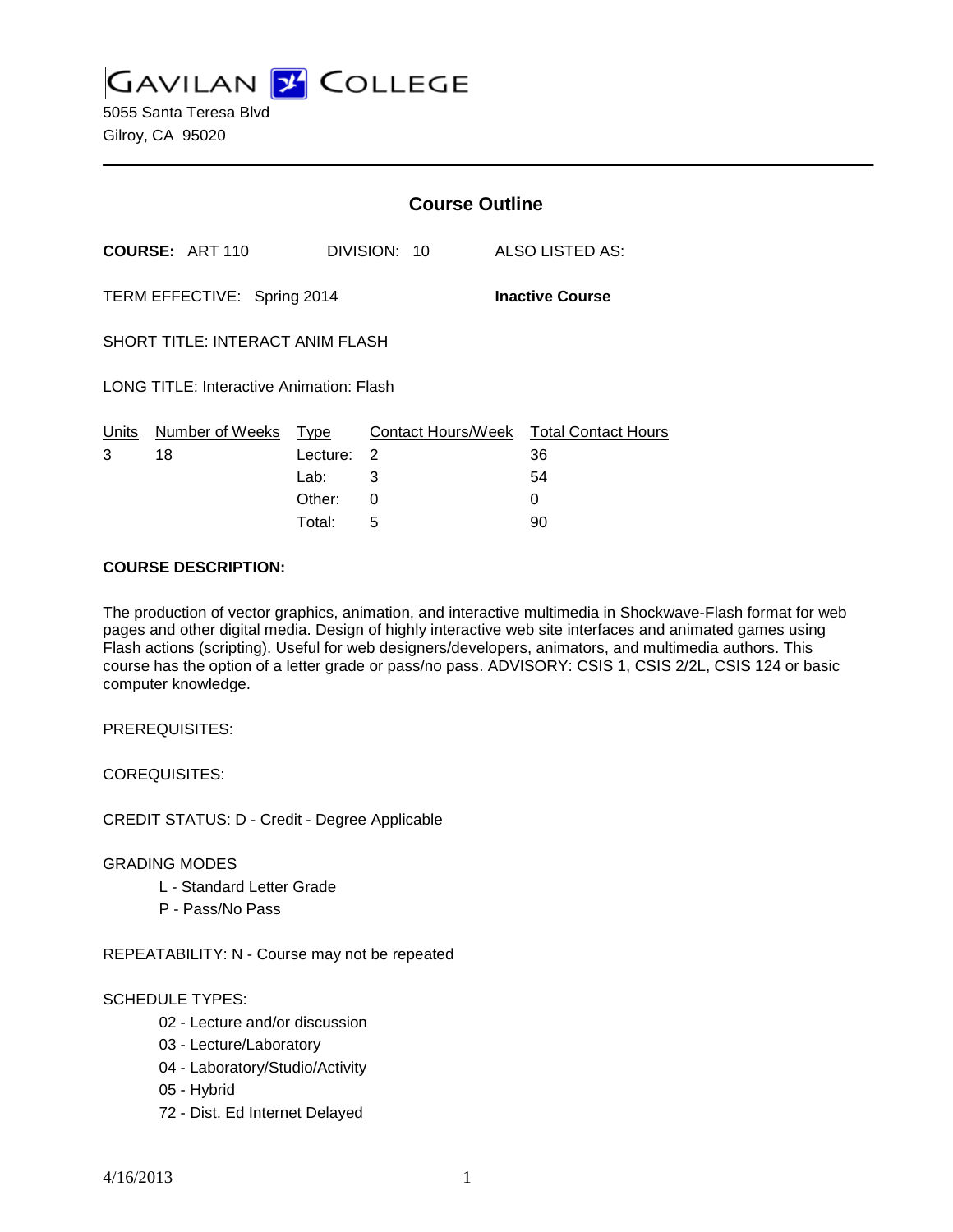### **STUDENT LEARNING OUTCOMES:**

1. The student will be able to analyze requirements for website interfaces, web marketing banners, and interactive games, then using animation software, design and produce animation for actual use on the World Wide Web and other digital media.

## **CONTENT, STUDENT PERFORMANCE OBJECTIVES, OUT-OF-CLASS ASSIGNMENTS**

Inactive Course: 03/25/2013

Students repeating this class will have a chance to improve their skills under supervision of an instructor. Repetition will especially be useful when the software has changed or new software applications are used in the class.

-----

WEEK HOURS CONTENT:

1 2 Lecture: Introduction to animation concepts and Flash 5: Use of the drawing tools; concept of vector drawing, overlay levels, and objects.

3 Lab assignment: Do tutorial-lessons 1-5 in Flash help menu.

4 Homework: Read chapter on the tools of Flash. Draw a scene on paper to bring to class and recreate in Flash. Start reading about

2 2 Lecture: Scenes, symbols and grouping. Use and attributes of layers. File types.

3 Lab assignment: Draw a scene using Flash 5 drawing tools. Finish tutorial-lessons 1-5 in Flash help menu.

4 Homework: Read about Flash scenes, symbols, layers, and grouping. Find a photo or paint a picture to scan for next class.

3 2 Lecture: Importing/exporting graphics. Bitmap tracing and manipulation.

3 Lab assignment: Import bitmapped picture. Edit and convert to vector-based objects.

4 Homework: Study file types. Draw a simple storyboard

of a bouncing ball to bring to next class.

4 2 Lecture: Storyboarding. Frames/timeline concepts. Introduction to Flash 5 animation: frame by frame animation and tweening. Reverse sequence and other modifiers.

3 Lab assignment: Do bouncing ball example as a frame

by frame animation where ball tavels from top of

screen to bottom, squashes then, moves back up.

Recreate animation using tweening.

4 Homework: Expand storyboard of bouncing ball to include a forward motion. Study keyframes, tweening, and animation sequences.

5 2 Lecture: Advanced animation techniques: motion paths and shape or vector animation.

4/16/2013 2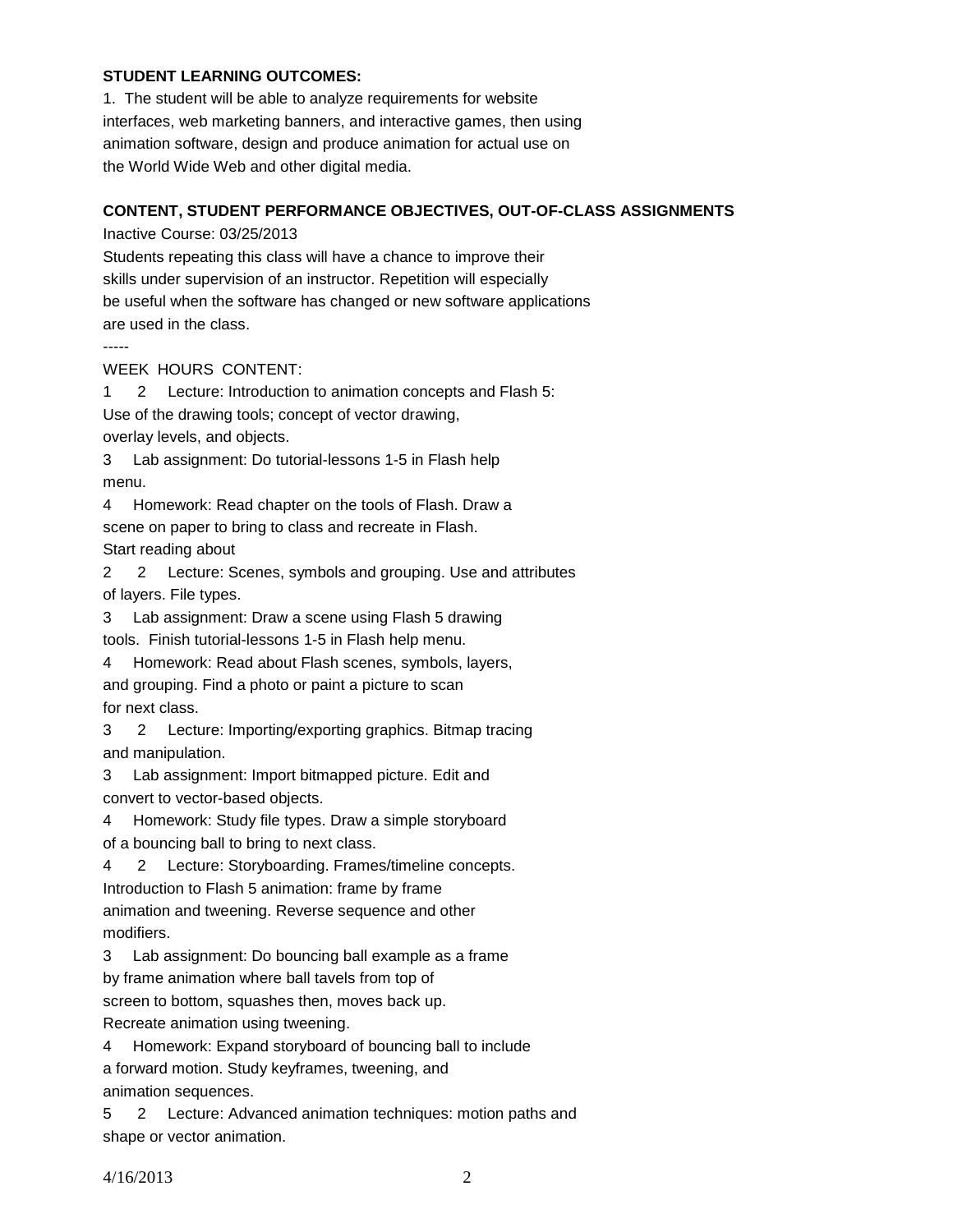3 Lab assignment: Draw a simple car and make it move over

a mountain range then crash into a cliff.

4 Homework: Start project PF1: Design and storyboard a 'splash' screen. Tour the internet for splash screens examples and bring two URLs to next class. Study advanced animation techniques.

6 2 Lecture: Masking, exporting as different file types, including shockwave Flash player types.

3 Lab assignment: Make a simple mask for the windows of the car in the previous assignment so that the background shows through. Export file to a Flash player file and a GIF animation for use on a web page. Continue work on Splash screen.

4 Homework: For all the file types that Flash can export come up with an example use for each file type. Bring the list to the next class. Also, find a soundtrack for the splash screen and bring the CD ROM or cassette to the next class. Study masking and sound file types.

7 2 Lecture: Sound file types (MP3, AIF, Wav, etc.) and their use. Importing sound files and basic sound design using Flash.

3 Lab assignment: Record and import a sound to include in the splash screen project. Finish splash screen (project PF1).

4 Homework: Study sound file types and waveforms. For each computer platform list the best file types and bring to next class.

8 2 Lecture: 'Movie clip' symbols. Types and design considerations of web page banner ads.

3 Lab assignment: Construct a rotating wheel, then add a pair to previous Lab assignment of car moving over mountains.

4 Homework: Conceptualize and storyboard project PF2: Animated ad banner for use on a web page. Study movie clip concepts and bring two conceptual examples to next class.

9 2 Lecture: Using Flash on the Web. Flash web examples. Publishing formats, html settings and download times.

3 Lab assignment: Work on banner project PF2. Embed into web page. And upload to site and view in a browser.

4 Homework: Study all the available Flash publishing parameters. Go to Shockwave.com and find a game that you

like. Bring the URL to class.

10 2 Lecture: Intro to Flash 'Button' symbols and their frames. Use of movie clips for button animation.

3 Lab assignment: Design basic and animated rollover buttons with sound and movie clips.

4 Homework: Study button symbol concepts. Conceive and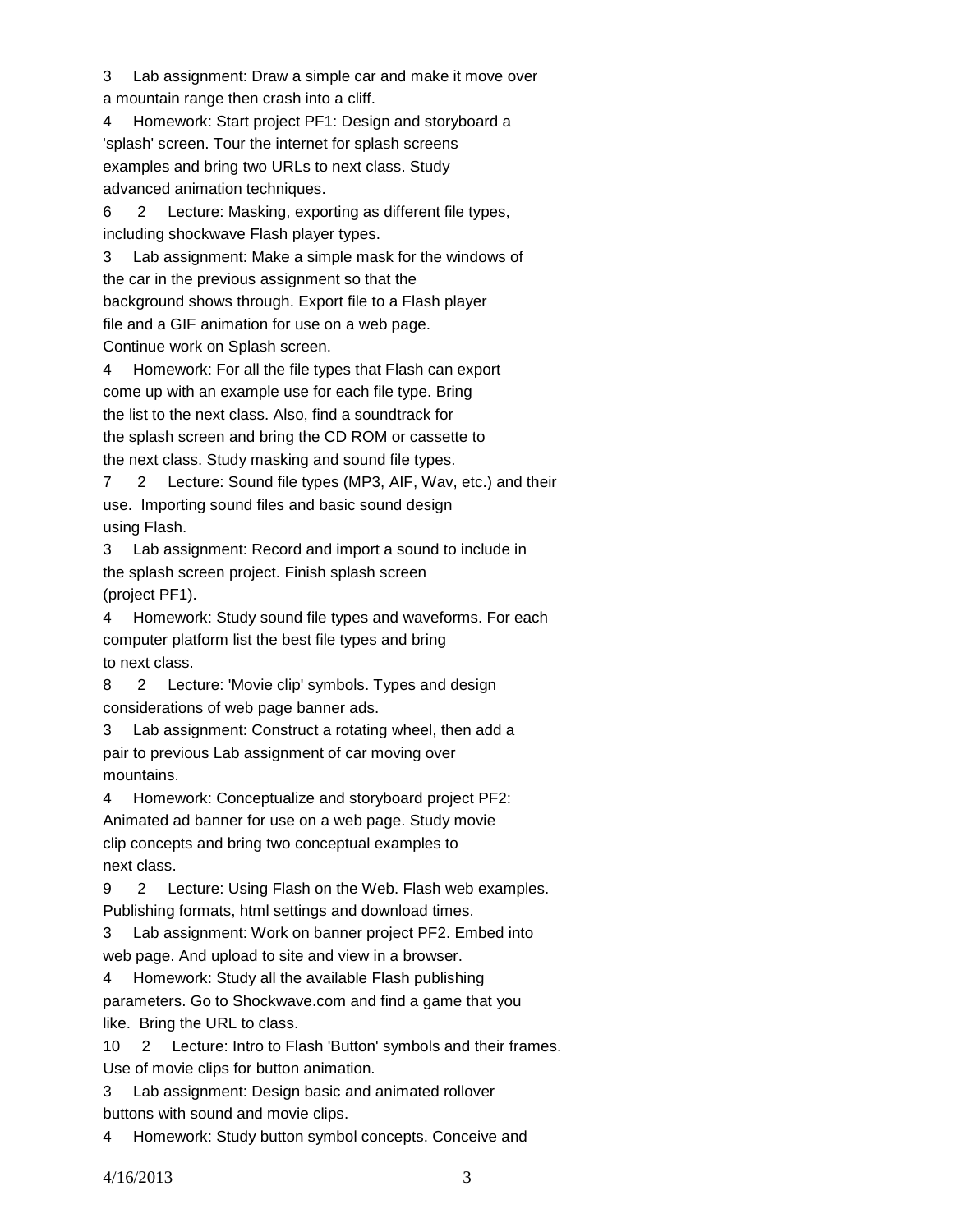Storyboard a very simple tow scene animation controlled by buttons. Bring it to next class.

11 2 Lecture: The concept of symbol's 'Instance.' Intro to Flash frame and button Actions such as 'go to frame' or 'go to scene.'

3 Lab assignment: Exercise: Contruct your simple two scene interactive animation.

Homework: Search the internet for good user interfaces. Find two examples that you like and prepare to discuss these in class next week.

12 2 Lecture: More actions especially for web navigation, URL action commands.

3 Lab assignment: Recreate the instructors Flash menu example for loading URLs.

4 Homework: Storyboard and flow chart Project PF3: Design a frame-based menu for a web site. Bring to next class. Study simple Flash actions that pertain to the web.

13 2 Lecture: More use of Flash for web navigation: URL commands & Targets.

3 Lab assignment: Finish PF3 (web frame menu).

4 Homework: Study pathnames, targets, and the concept of movie levels.

14 2 Lecture: Controlling movies and movie clips control via buttons and actions. Concept of movie levels and unloading.

3 Lab assignment: Recreate instructors movie clip and movie level example.

4 Homework: Project PF4: Design, storyboard, and produce a Flash Web site with hierarchical menus.

15 2 Lecture: More movie level concepts and catchup.

3 Lab assignment: Work on project PF4 (hierarchical web menu).

4 Homework: Go to Shockwave.com and find a game that appeals to you. Either simplify or create your own game for implementing in Flash.

16 2 Lecture: More Flash navigation. Intro to simple game design.

3 Lab assignment: Finish web menu project. Recreate instructor's simple Flash game.

4 Homework: Project PF5, Design, flow chart, and storyboard a simple game.

Study advanced Flash actions.

17 2 Lecture: Advanced Flash actions such as random, etc.

3 Lab assignment: Produce project PF5 (a simple game).

4 Homework: Study for final exam.

18 3 Final EXAM!!! And project presentation.

ASSIGNMENTS:

See content.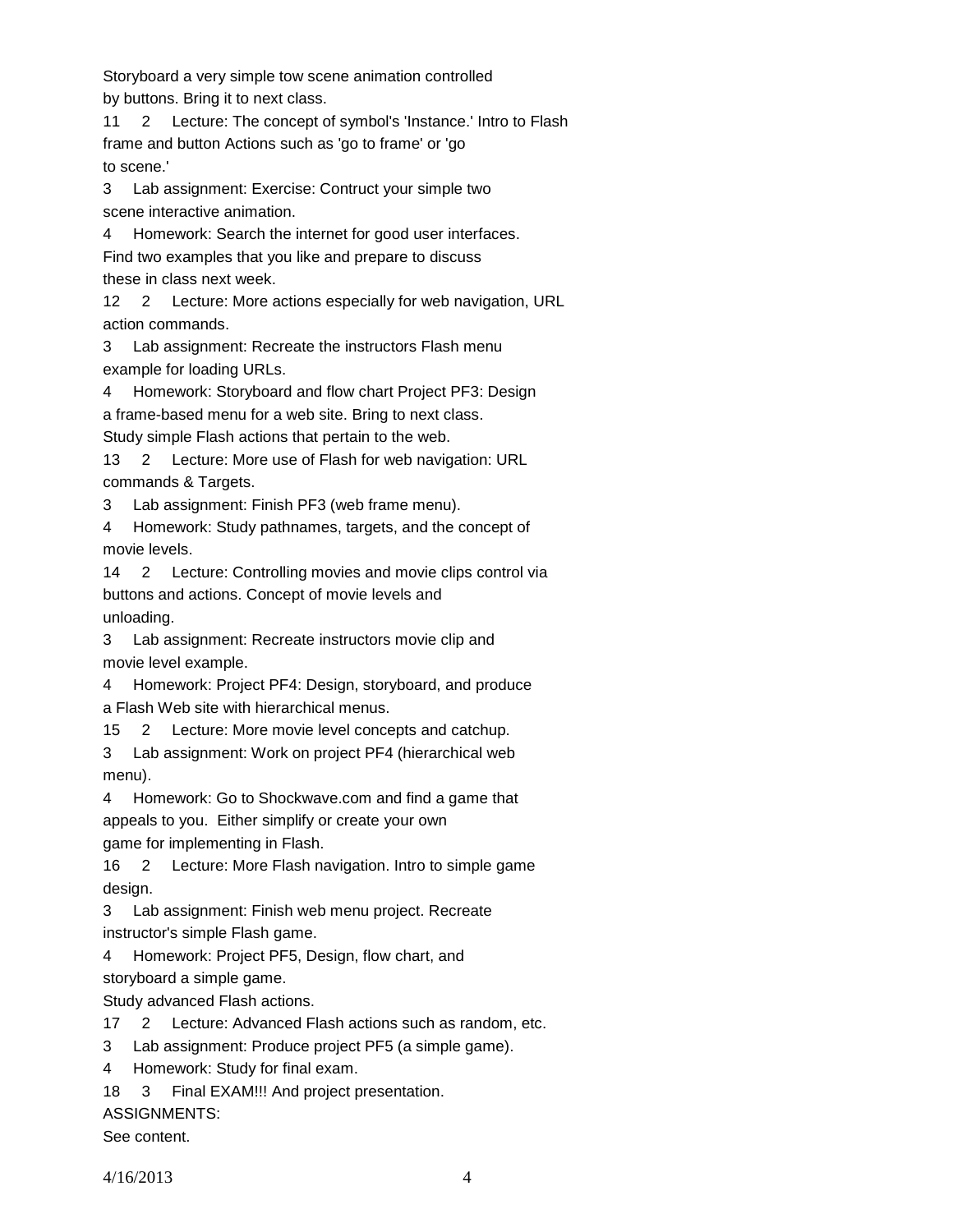## **METHODS OF INSTRUCTION:**

Lecture, computer demonstration, web examples, and lab tutoring.

#### **METHODS OF EVALUATION:**

| The types of writing assignments required:              |  |  |  |  |  |  |
|---------------------------------------------------------|--|--|--|--|--|--|
| Written homework                                        |  |  |  |  |  |  |
| The problem-solving assignments required:               |  |  |  |  |  |  |
| Homework problems                                       |  |  |  |  |  |  |
| Quizzes                                                 |  |  |  |  |  |  |
| Exams                                                   |  |  |  |  |  |  |
| The types of skill demonstrations required:             |  |  |  |  |  |  |
| Class performance                                       |  |  |  |  |  |  |
| Performance exams                                       |  |  |  |  |  |  |
| Other: Lab Projects, both design and production.        |  |  |  |  |  |  |
| The types of objective examinations used in the course: |  |  |  |  |  |  |
| Multiple choice                                         |  |  |  |  |  |  |
| True/false                                              |  |  |  |  |  |  |
| Matching items                                          |  |  |  |  |  |  |
| Completion                                              |  |  |  |  |  |  |
| Other category:                                         |  |  |  |  |  |  |
| None                                                    |  |  |  |  |  |  |
| The basis for assigning students grades in the course:  |  |  |  |  |  |  |
| 5% - 20%<br>Writing assignments:                        |  |  |  |  |  |  |
| Problem-solving demonstrations: 10% - 20%               |  |  |  |  |  |  |
| Skill demonstrations:<br>$30\% - 60\%$                  |  |  |  |  |  |  |
| 10% - 40%<br>Objective examinations:                    |  |  |  |  |  |  |
| Other methods of evaluation:<br>$0\% - 0\%$             |  |  |  |  |  |  |

### **REPRESENTATIVE TEXTBOOKS:**

Required: Katherine Ulrich, "Flash CS4 Professional ", Peachpit Press, 2008, or other appropriate college level text. ISBN: 0321502914 Reading Level of Text: 12, Verified by: dvt

# **ARTICULATION and CERTIFICATE INFORMATION**

Associate Degree: GAV C1, effective 200470 CSU GE: IGETC: CSU TRANSFER: Transferable CSU, effective 200470 UC TRANSFER: Not Transferable

### **SUPPLEMENTAL DATA:**

Basic Skills: N